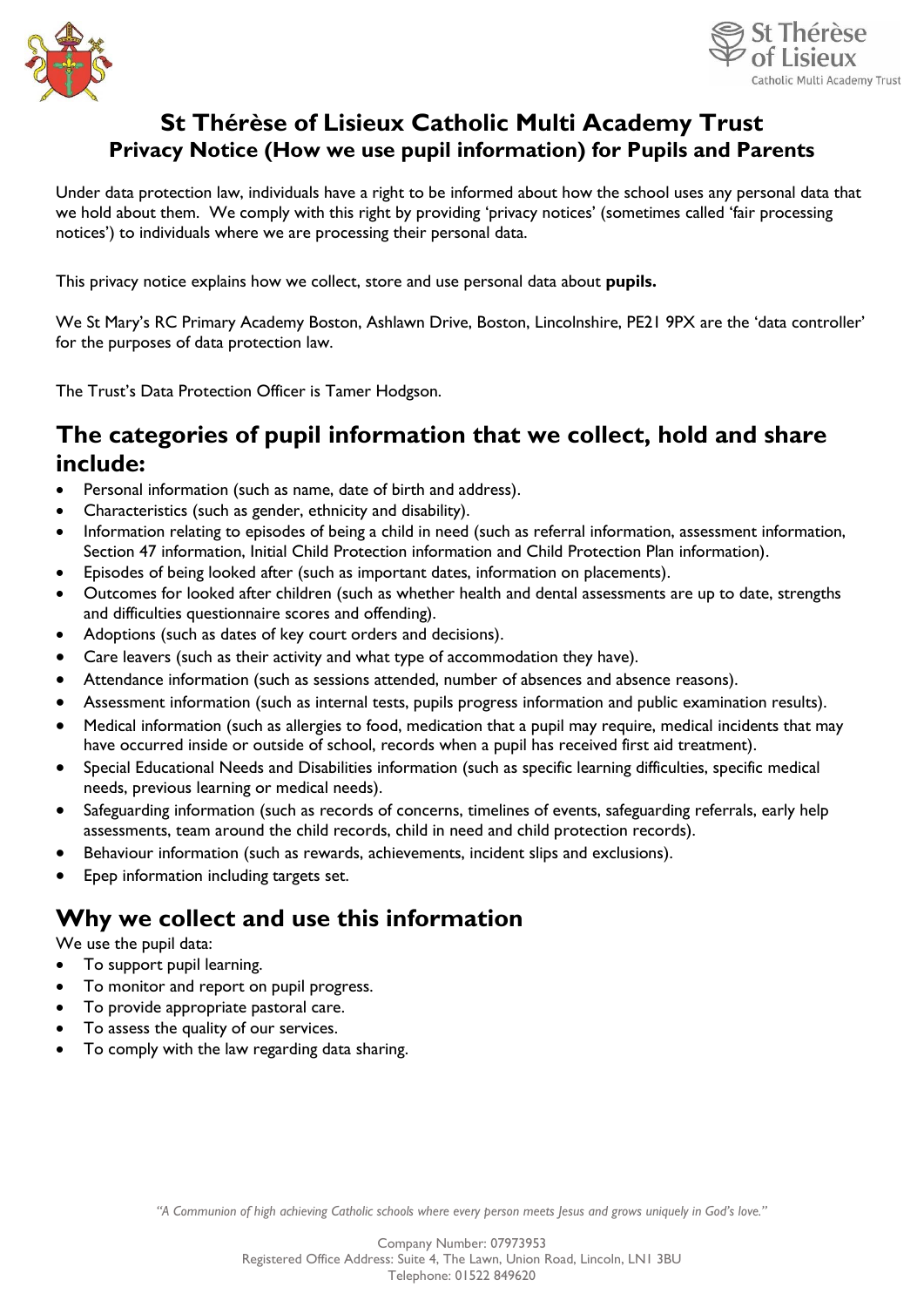## **The lawful basis on which we use this information**

We collect and process information about children in our care and children to whom we provide services under Article 6, and Article 9 under GDPR. This enables the school to process information such as assessments, special educational needs requests, Departmental Censuses under the Education Act 1996 and the Education Act 2005, examination results and other such data processes that relate educational data to the individual within the requirements for the school to provide education for the individual.

## **Collecting pupil information**

Whilst the majority of pupil information you provide to us is mandatory, some of it is provided to us on a voluntary basis. In order to comply with the General Data Protection Regulation, we will inform you whether you are required to provide certain pupil information to us or if you have a choice in this.

## **Storing pupil data**

We hold children in need and children looked after data in line with our Data Retention Guidelines which can be asked for on request.

## **Who we share pupil information with**

We routinely share this information with:

- The Department for Education (DfE).
- The Local Authority.
- The Police and Law Enforcement
- Children and Young Peoples Nurses.
- The National Health Service (NHS).
- The Education Welfare Officer.
- Social Services.

## **Why we share pupil information**

We do not share information about our pupils with anyone without consent unless the law and our policies allow us to do so.

We share pupils' data with the Department for Education (DfE) on a statutory basis. This data sharing underpins school funding and educational attainment policy and monitoring.

We are required to share information about our pupils with the (DfE) under regulation 5 of The Education (Information About Individual Pupils) (England) Regulations 2013.

## **Data collection requirements:**

To find out more about the data collection requirements placed on us by the Department for Education (for example; via the school census) go to [https://www.gov.uk/education/data-collection-and-censuses-for-schools.](https://www.gov.uk/education/data-collection-and-censuses-for-schools)

#### **Youth support services Pupils aged 13+**

Once our pupils reach the age of 13, we also pass pupil information to our local authority and/or provider of youth support services as they have responsibilities in relation to the education or training of 13-19 year olds under section 507B of the Education Act 1996.

*"A Communion of high achieving Catholic schools where every person meets Jesus and grows uniquely in God's love."*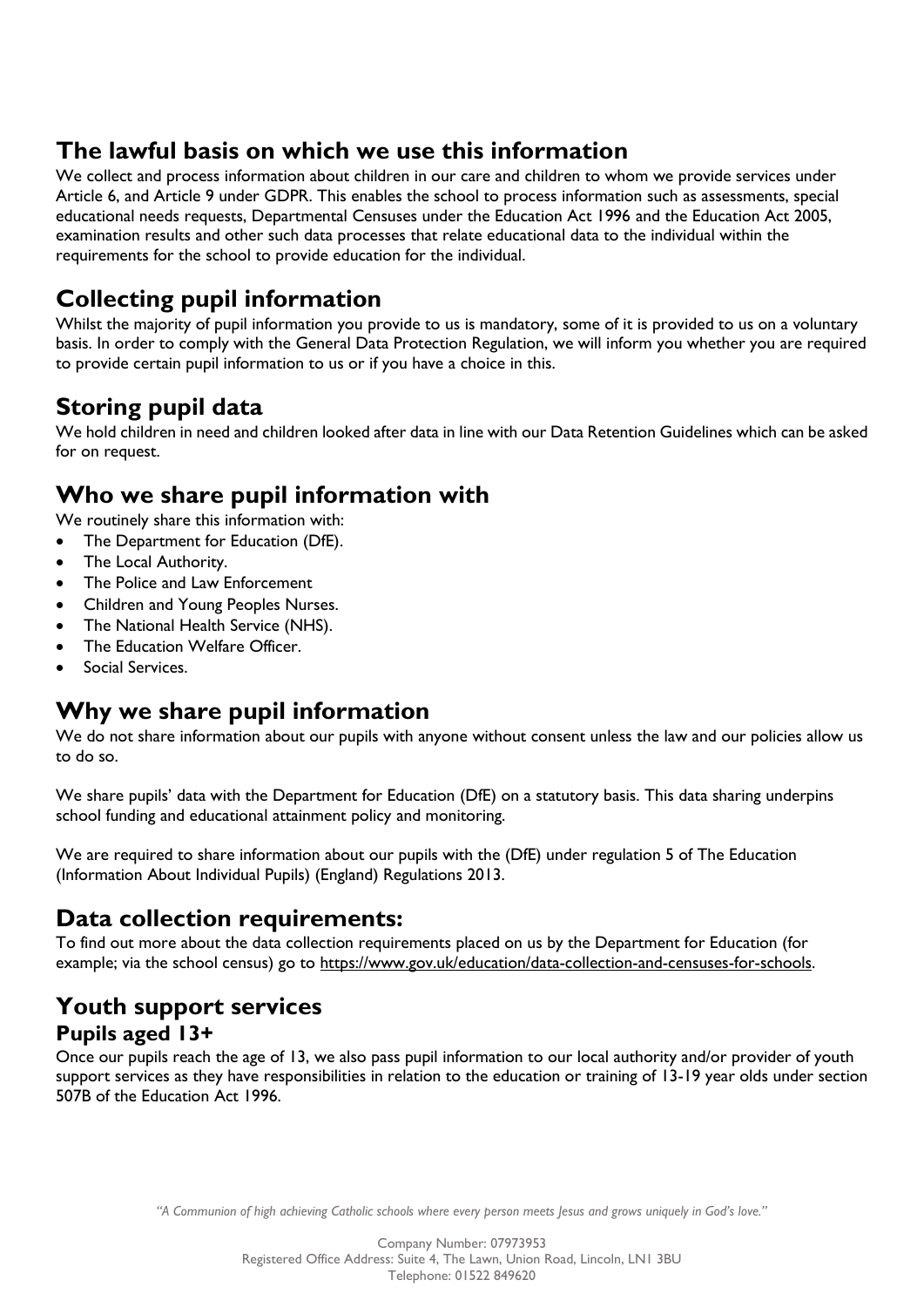This enables them to provide services as follows:

- Youth support services.
- Careers advisers.

A parent or guardian can request that **only** their child's name, address and date of birth is passed to their local authority or provider of youth support services by informing us. This right is transferred to the child / pupil once he/she reaches the age 16.

## **The National Pupil Database (NPD)**

The NPD is owned and managed by the Department for Education and contains information about pupils in schools in England. It provides invaluable evidence on educational performance to inform independent research, as well as studies commissioned by the Department. It is held in electronic format for statistical purposes. This information is securely collected from a range of sources including schools, local authorities and awarding bodies.

We are required, by law, to provide information about our pupils to the DfE as part of statutory data collections such as the school census and early years' census. Some of this information is then stored in the NPD. The law that allows this is the Education (Information About Individual Pupils) (England) Regulations 2013.

To find out more about the NPD, go to [https://www.gov.uk/government/publications/national-pupil-database-user](https://www.gov.uk/government/publications/national-pupil-database-user-guide-and-supporting-information)[guide-and-supporting-information.](https://www.gov.uk/government/publications/national-pupil-database-user-guide-and-supporting-information)

The department may share information about our pupils from the NPD with third parties who promote the education or well-being of children in England by:

- Conducting research or analysis.
- Producing statistics.
- Providing information, advice or guidance.

The Department has robust processes in place to ensure the confidentiality of our data is maintained and there are stringent controls in place regarding access and use of the data. Decisions on whether DfE releases data to third parties are subject to a strict approval process and based on a detailed assessment of:

- Who is requesting the data.
- The purpose for which it is required.
- The level and sensitivity of data requested.
- The arrangements in place to store and handle the data.

To be granted access to pupil information, organisations must comply with strict terms and conditions covering the confidentiality and handling of the data, security arrangements and retention and use of the data.

For more information about the department's data sharing process, please visit: [https://www.gov.uk/data-protection](https://www.gov.uk/data-protection-how-we-collect-and-share-research-data)[how-we-collect-and-share-research-data](https://www.gov.uk/data-protection-how-we-collect-and-share-research-data)

For information about which organisations the department has provided pupil information, (and for which project), please visit the following website: [https://www.gov.uk/government/publications/national-pupil-database-requests](https://www.gov.uk/government/publications/national-pupil-database-requests-received)[received](https://www.gov.uk/government/publications/national-pupil-database-requests-received)

To contact DfE:<https://www.gov.uk/contact-dfe>

#### **Requesting Access to your Personal Data**

Individuals have a right to make a '**subject access request'** to gain access to personal information that the school holds about them.

Parents/carers can make a request with respect to their child's data where the child is not considered mature enough to understand their rights over their own data (usually under the age of 12) or where the child has provided consent.

*"A Communion of high achieving Catholic schools where every person meets Jesus and grows uniquely in God's love."*